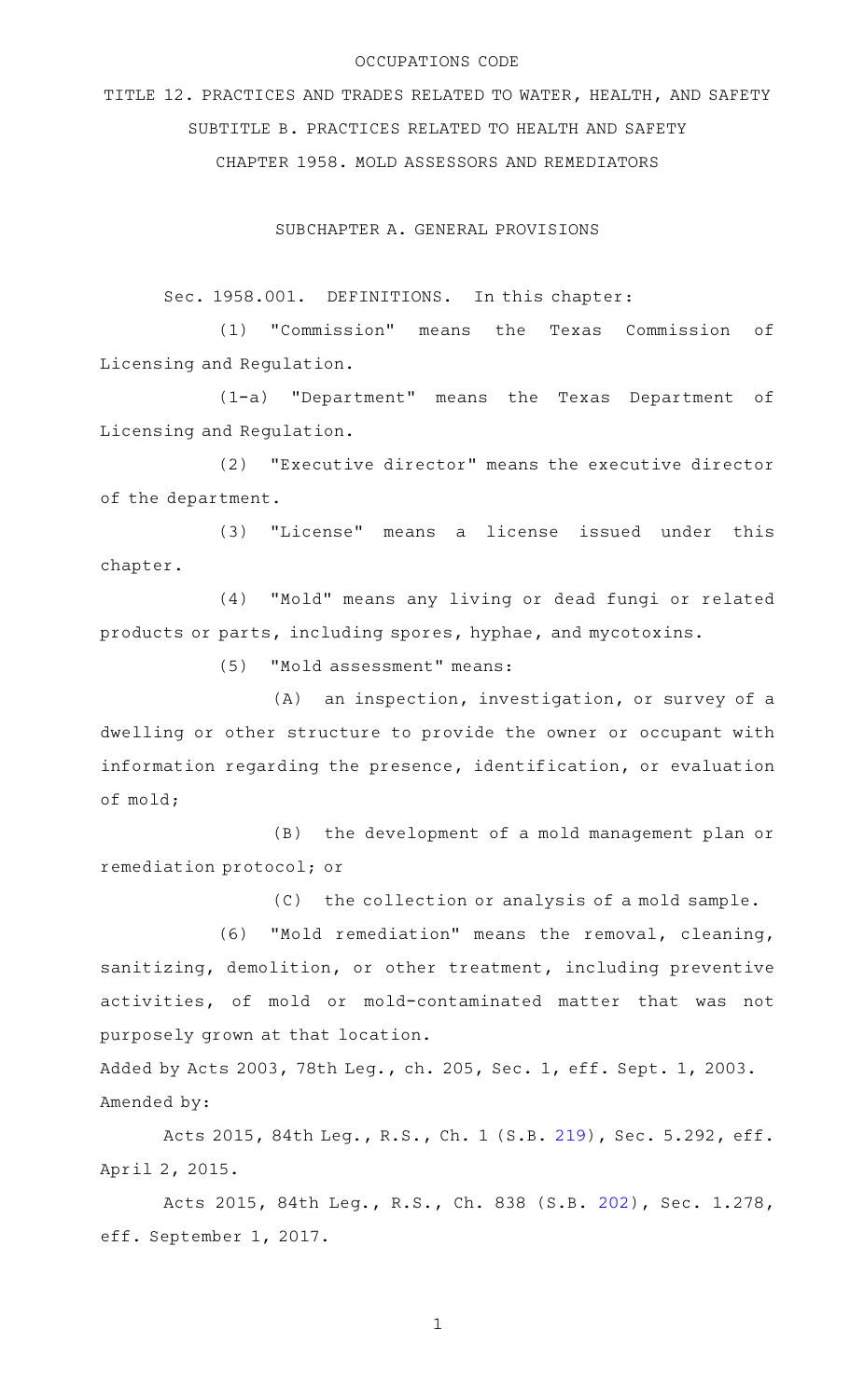Sec. 1958.002. SCOPE OF AUTHORITY. (a) This chapter applies only to the regulation of mold-related activities that affect indoor air quality, including a mold-related activity performed by a third party for compensation at a property owned or operated by a governmental entity.

 $(b)$  This chapter does not apply to:

(1) the following activities when not conducted for the purpose of mold assessment or mold remediation:

 $(A)$  routine cleaning;

(B) the diagnosis, repair, cleaning, or replacement of plumbing, heating, ventilation, air conditioning, electrical, or air duct systems or appliances;

(C) commercial or residential real estate inspections; and

(D) the incidental discovery or emergency containment of potential mold contamination during the conduct or performance of services listed in this subsection;

(2) the repair, replacement, or cleaning of construction materials during the building phase of the construction of a structure;

(3) the standard performance of custodial activities for, preventive maintenance of, and the routine assessment of property owned or operated by a governmental entity; or

(4) a pest control inspection conducted by a person regulated under Chapter [1951.](http://www.statutes.legis.state.tx.us/GetStatute.aspx?Code=OC&Value=1951)

Added by Acts 2003, 78th Leg., ch. 205, Sec. 1, eff. Sept. 1, 2003.

## SUBCHAPTER B. POWERS AND DUTIES

Sec. 1958.051. GENERAL POWERS AND DUTIES. The executive director shall administer and enforce this chapter to protect the public from the adverse health effects of mold.

Added by Acts 2003, 78th Leg., ch. 205, Sec. 1, eff. Sept. 1, 2003. Amended by:

Acts 2015, 84th Leg., R.S., Ch. 838 (S.B. [202](http://www.legis.state.tx.us/tlodocs/84R/billtext/html/SB00202F.HTM)), Sec. 1.279, eff. September 1, 2017.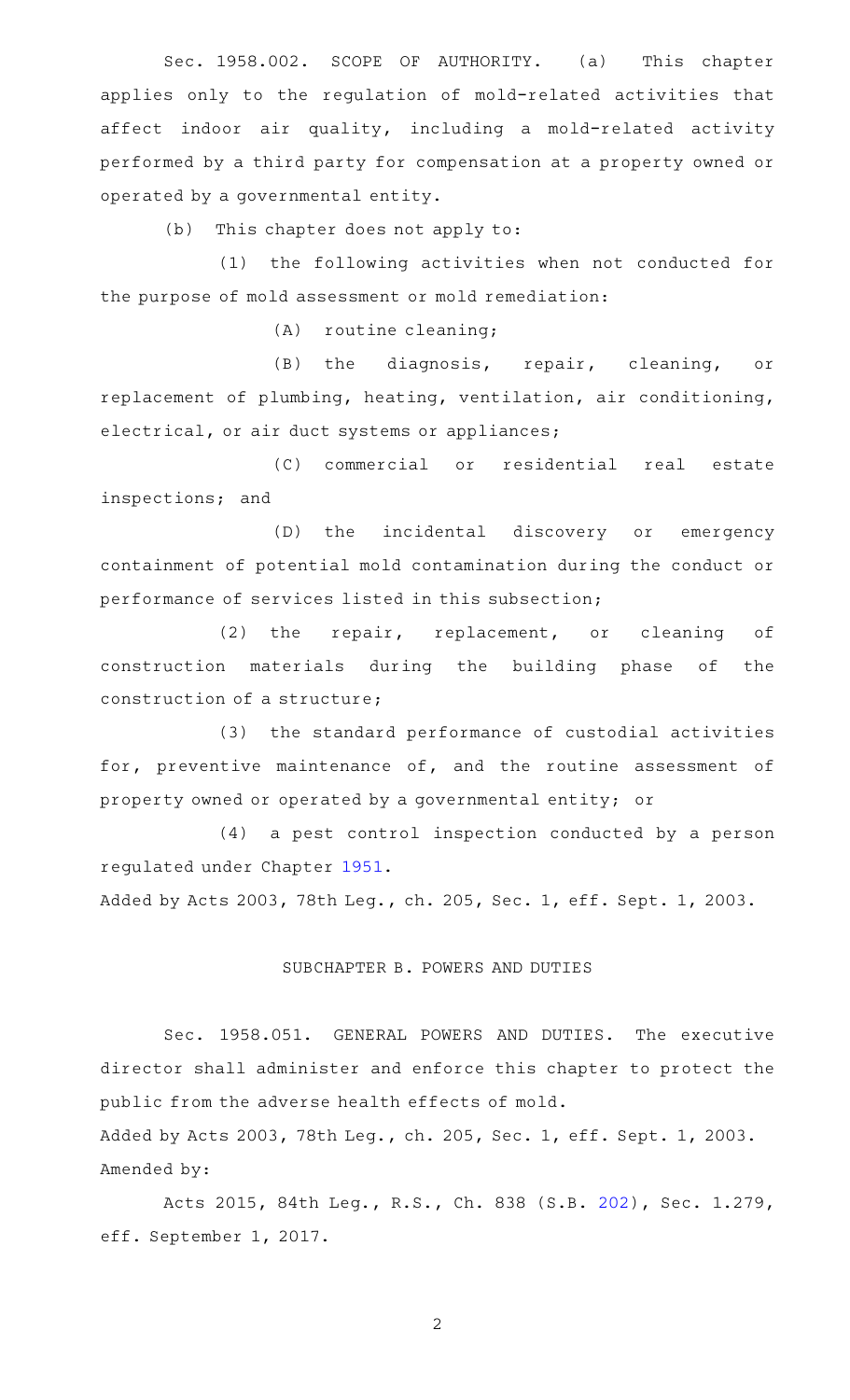Sec. 1958.052. PUBLIC EDUCATION PROGRAM. (a) The department shall conduct a statewide education and outreach program regarding the importance of, and ways to improve, air quality in buildings, including the importance of, and the ways to recognize, prevent, control, and mitigate, mold occurrence and other indoor air quality factors that adversely affect human health.

 $(b)$  The program may include:

(1) the development and distribution of information to the public concerning indoor air quality and mold;

(2) educational programs;

(3) informational or educational exhibits; and

(4) any other methods of education or communication that the department considers appropriate.

(c) The department may contract with governmental entities or other persons to provide the program.

Added by Acts 2003, 78th Leg., ch. 205, Sec. 1, eff. Sept. 1, 2003.

Sec. 1958.0531. RULES. The commission shall adopt rules as necessary to administer this chapter. Added by Acts 2017, 85th Leg., R.S., Ch. 1105 (H.B. [4007](http://www.legis.state.tx.us/tlodocs/85R/billtext/html/HB04007F.HTM)), Sec. 11.001, eff. September 1, 2017.

Sec. 1958.054. RULES REGARDING PERFORMANCE STANDARDS AND WORK PRACTICES. The commission by rule shall establish minimum performance standards and work practices for conducting a mold assessment or mold remediation in this state.

Added by Acts 2003, 78th Leg., ch. 205, Sec. 1, eff. Sept. 1, 2003. Amended by:

Acts 2015, 84th Leg., R.S., Ch. 1 (S.B. [219](http://www.legis.state.tx.us/tlodocs/84R/billtext/html/SB00219F.HTM)), Sec. 5.294, eff. April 2, 2015.

Acts 2015, 84th Leg., R.S., Ch. 838 (S.B. [202](http://www.legis.state.tx.us/tlodocs/84R/billtext/html/SB00202F.HTM)), Sec. 1.280, eff. September 1, 2017.

Sec. 1958.056. INSPECTIONS. (a) The department shall conduct inspections as necessary to ensure compliance with this chapter.

(b) Repealed by Acts 2021, 87th Leg., R.S., Ch. 663 (H.B.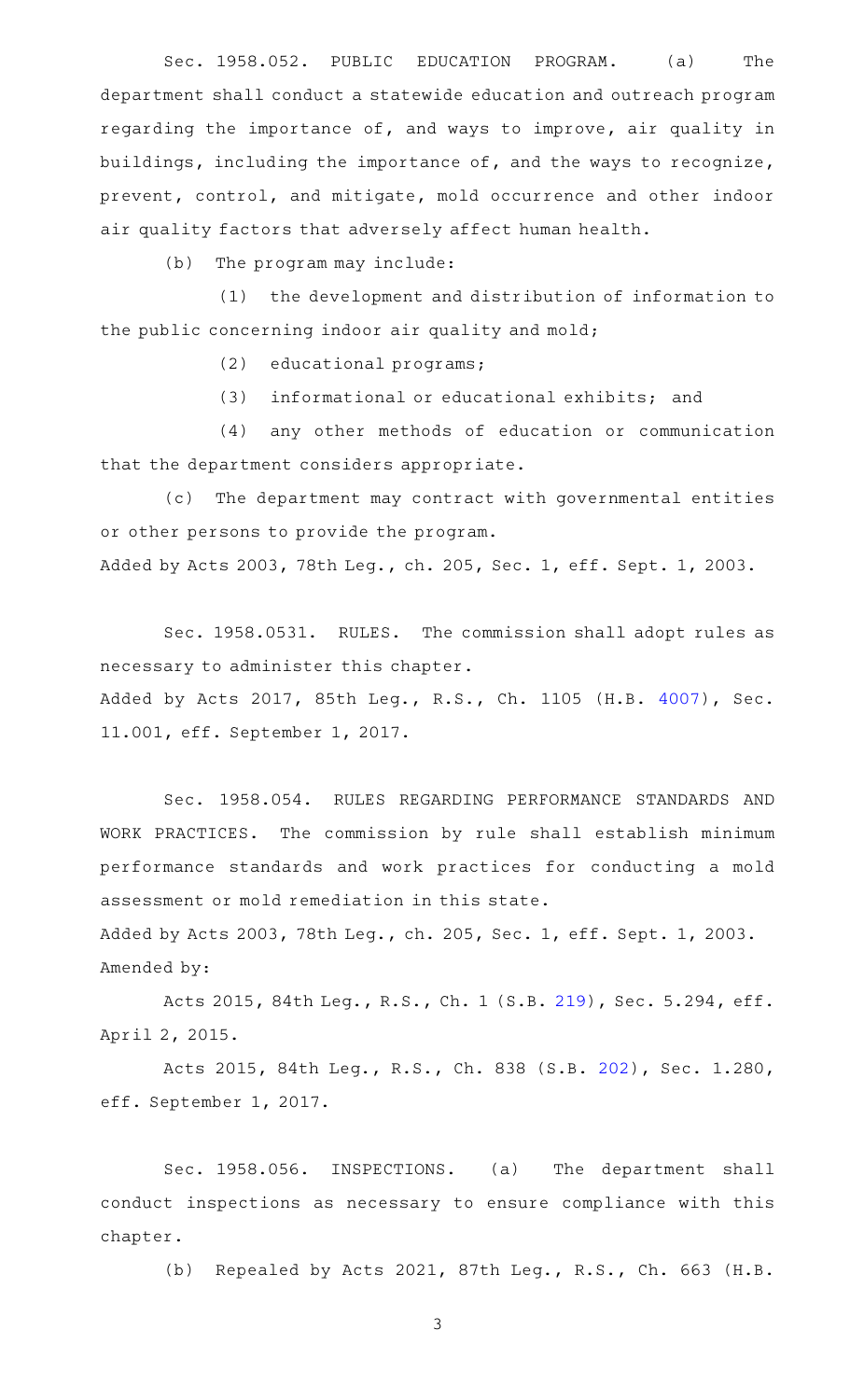[1560](http://www.legis.state.tx.us/tlodocs/87R/billtext/html/HB01560F.HTM)), Sec. 1.25(26), eff. September 1, 2021.

Added by Acts 2003, 78th Leg., ch. 205, Sec. 1, eff. Sept. 1, 2003. Amended by:

Acts 2015, 84th Leg., R.S., Ch. 1 (S.B. [219](http://www.legis.state.tx.us/tlodocs/84R/billtext/html/SB00219F.HTM)), Sec. 5.296, eff. April 2, 2015.

Acts 2015, 84th Leg., R.S., Ch. 838 (S.B. [202](http://www.legis.state.tx.us/tlodocs/84R/billtext/html/SB00202F.HTM)), Sec. 1.281, eff. September 1, 2017.

Acts 2021, 87th Leg., R.S., Ch. 663 (H.B. [1560\)](http://www.legis.state.tx.us/tlodocs/87R/billtext/html/HB01560F.HTM), Sec. 1.25(26), eff. September 1, 2021.

Sec. 1958.058. SAFETY STANDARDS. The commission by rule may develop and establish mold safety standards for license holders if appropriate scientific information exists regarding the effect of mold.

Added by Acts 2003, 78th Leg., ch. 205, Sec. 1, eff. Sept. 1, 2003. Amended by:

Acts 2015, 84th Leg., R.S., Ch. 1 (S.B. [219](http://www.legis.state.tx.us/tlodocs/84R/billtext/html/SB00219F.HTM)), Sec. 5.297, eff. April 2, 2015.

Acts 2015, 84th Leg., R.S., Ch. 838 (S.B. [202](http://www.legis.state.tx.us/tlodocs/84R/billtext/html/SB00202F.HTM)), Sec. 1.282, eff. September 1, 2017.

Sec. 1958.059. CODE OF ETHICS. The commission by rule shall adopt a code of ethics for license holders that promotes the education of mold assessors and mold remediators concerning the ethical, legal, and business principles that should govern their conduct.

Added by Acts 2003, 78th Leg., ch. 205, Sec. 1, eff. Sept. 1, 2003. Amended by:

Acts 2015, 84th Leg., R.S., Ch. 1 (S.B. [219](http://www.legis.state.tx.us/tlodocs/84R/billtext/html/SB00219F.HTM)), Sec. 5.298, eff. April 2, 2015.

Acts 2015, 84th Leg., R.S., Ch. 838 (S.B. [202](http://www.legis.state.tx.us/tlodocs/84R/billtext/html/SB00202F.HTM)), Sec. 1.283, eff. September 1, 2017.

SUBCHAPTER C. LICENSE AND REGISTRATION REQUIREMENTS

Sec. 1958.101. LICENSE REQUIRED; RULES. (a) A person may not engage in: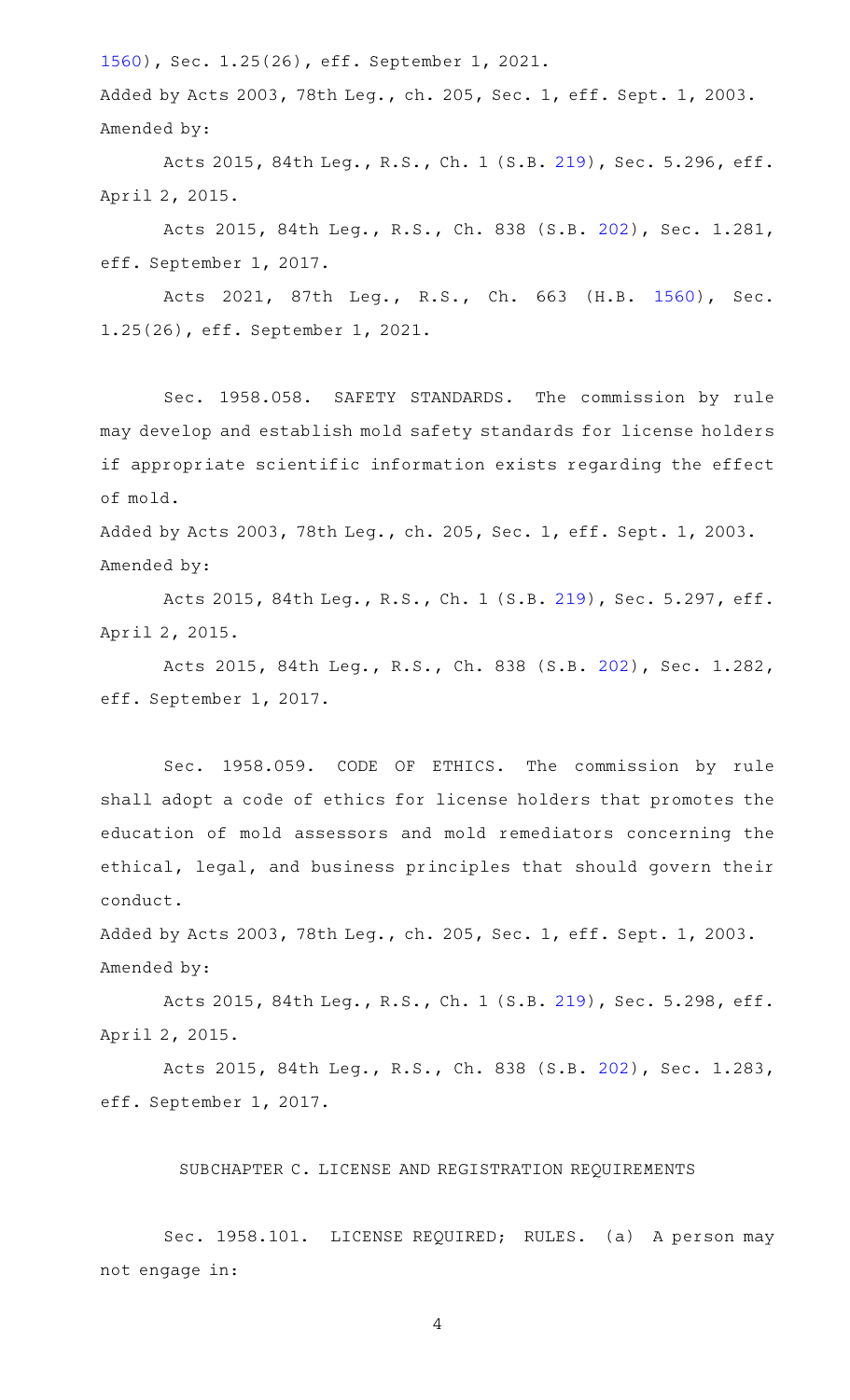(1) mold assessment unless the person holds a mold assessment license; or

(2) mold remediation unless the person holds a mold remediation license.

(b) The commission shall adopt rules regarding:

(1) the scope of mold-related work for which a license is required, including the supervision of employees or other persons by license holders; and

(2) renewal requirements for a license issued under this chapter.

Added by Acts 2003, 78th Leg., ch. 205, Sec. 1, eff. Sept. 1, 2003. Amended by:

Acts 2015, 84th Leg., R.S., Ch. 1 (S.B. [219](http://www.legis.state.tx.us/tlodocs/84R/billtext/html/SB00219F.HTM)), Sec. 5.299, eff. April 2, 2015.

Acts 2015, 84th Leg., R.S., Ch. 838 (S.B. [202](http://www.legis.state.tx.us/tlodocs/84R/billtext/html/SB00202F.HTM)), Sec. 1.284, eff. September 1, 2017.

Sec. 1958.1011. TERM OF LICENSE. A license issued under this chapter is valid for two years.

Added by Acts 2015, 84th Leg., R.S., Ch. 1 (S.B. [219](http://www.legis.state.tx.us/tlodocs/84R/billtext/html/SB00219F.HTM)), Sec. 5.300, eff. April 2, 2015.

Sec. 1958.102. EXEMPTIONS. (a) An owner or tenant, or a managing agent or employee of an owner or tenant, is not required to be licensed under this chapter to perform mold assessment or mold remediation on property owned or leased by the owner or tenant. This exemption does not apply:

(1) if the managing agent or employee engages in the business of performing mold assessment or mold remediation for the public;

(2) if the mold remediation is performed in an area in which the mold contamination affects a total surface area of 25 contiguous square feet or more; or

(3) to a person who is exempt under Subsection  $(e)$ .

(b) An employee of a license holder is not required to be licensed under this chapter to perform mold assessment or mold remediation while supervised by the license holder, as provided by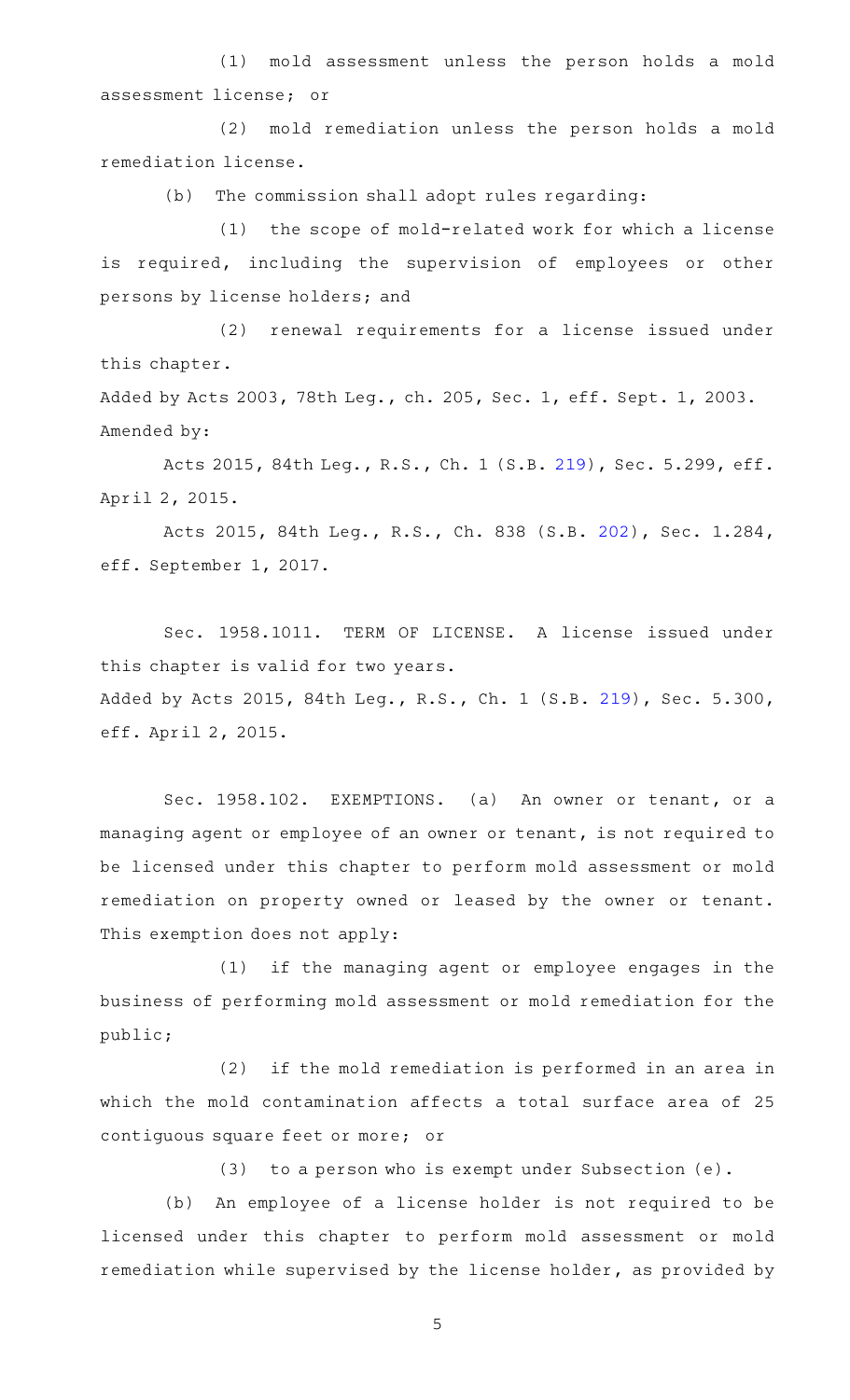rules adopted under Section [1958.101.](http://www.statutes.legis.state.tx.us/GetStatute.aspx?Code=OC&Value=1958.101)

(c)AAA person is not required to be licensed under this chapter to perform mold remediation in an area in which the mold contamination affects a total surface area for the project of less than 25 contiguous square feet.

(d) A person is not required to be licensed under this chapter to perform mold assessment or mold remediation in a one-family or two-family dwelling that the person constructed or improved if the person performs the mold assessment or mold remediation at the same time the person performs the construction or improvement or at the same time the person performs repair work on the construction or improvement. This exemption does not apply if the person engages in the business of performing mold assessment or mold remediation for the public.

(e) An owner, or a managing agent or employee of an owner, is not required to be licensed under this chapter to perform mold assessment or mold remediation on a residential property owned by that person with fewer than 10 dwelling units. This exemption does not apply if the managing agent or employee engages in the business of performing mold assessment or mold remediation for the public. Added by Acts 2003, 78th Leg., ch. 205, Sec. 1, eff. Sept. 1, 2003.

Sec. 1958.103. REGISTRATION REQUIREMENTS FOR EMPLOYEES. The commission may adopt rules to require the registration of employees supervised by license holders. Added by Acts 2003, 78th Leg., ch. 205, Sec. 1, eff. Sept. 1, 2003. Amended by:

Acts 2015, 84th Leg., R.S., Ch. 1 (S.B. [219](http://www.legis.state.tx.us/tlodocs/84R/billtext/html/SB00219F.HTM)), Sec. 5.301, eff. April 2, 2015.

Acts 2015, 84th Leg., R.S., Ch. 838 (S.B. [202](http://www.legis.state.tx.us/tlodocs/84R/billtext/html/SB00202F.HTM)), Sec. 1.285, eff. September 1, 2017.

Sec. 1958.104. RULES REGARDING LICENSE APPLICATION. The commission shall adopt rules regarding a license application. The commission shall adopt rules that establish minimum requirements for a license, including:

(1) the type of license;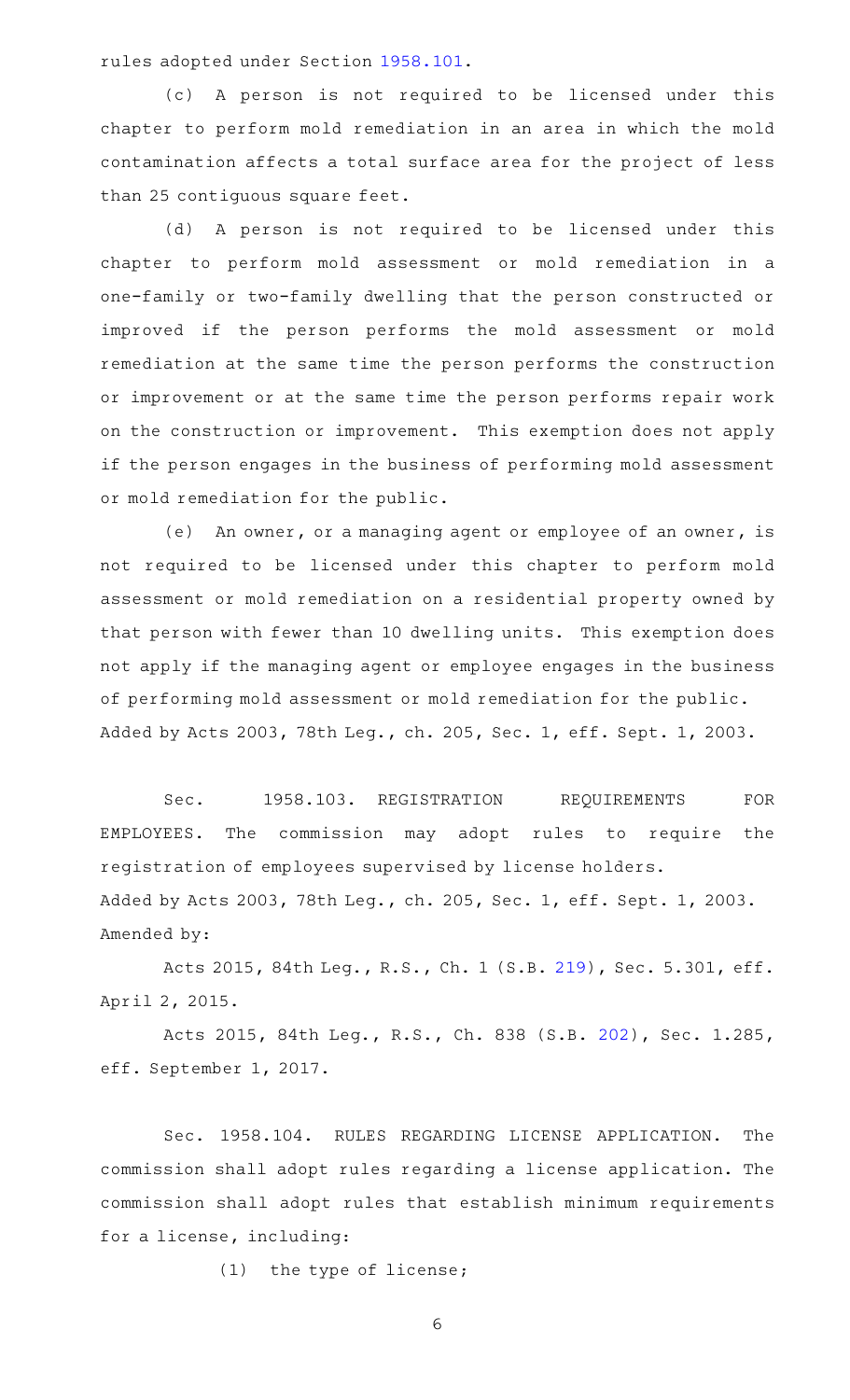$(2)$  the qualifications for the license, including any previous training required under Section [1958.106](http://www.statutes.legis.state.tx.us/GetStatute.aspx?Code=OC&Value=1958.106);

(3) renewal requirements for the license; and

(4) liability insurance requirements for the license. Added by Acts 2003, 78th Leg., ch. 205, Sec. 1, eff. Sept. 1, 2003. Amended by:

Acts 2015, 84th Leg., R.S., Ch. 1 (S.B. [219](http://www.legis.state.tx.us/tlodocs/84R/billtext/html/SB00219F.HTM)), Sec. 5.302, eff. April 2, 2015.

Acts 2015, 84th Leg., R.S., Ch. 838 (S.B. [202](http://www.legis.state.tx.us/tlodocs/84R/billtext/html/SB00202F.HTM)), Sec. 1.286, eff. September 1, 2017.

Acts 2021, 87th Leg., R.S., Ch. 663 (H.B. [1560\)](http://www.legis.state.tx.us/tlodocs/87R/billtext/html/HB01560F.HTM), Sec. 1.21, eff. September 1, 2021.

Sec. 1958.105. EXAMINATION. The department may require that an applicant for a license pass a competency examination to qualify for the license.

Added by Acts 2003, 78th Leg., ch. 205, Sec. 1, eff. Sept. 1, 2003. Amended by:

Acts 2005, 79th Leg., Ch. 642 (H.B. [2746](http://www.legis.state.tx.us/tlodocs/79R/billtext/html/HB02746F.HTM)), Sec. 1, eff. September 1, 2005.

Acts 2017, 85th Leg., R.S., Ch. 1105 (H.B. [4007\)](http://www.legis.state.tx.us/tlodocs/85R/billtext/html/HB04007F.HTM), Sec. 11.002, eff. September 1, 2017.

Sec. 1958.106. TRAINING. (a) The commission shall adopt rules regarding training required under this chapter.

(b) The rules may include requirements regarding training providers, including rules establishing:

 $(1)$  accreditation by the department;

(2) curriculum requirements; and

 $(3)$  qualifications.

Added by Acts 2003, 78th Leg., ch. 205, Sec. 1, eff. Sept. 1, 2003. Amended by:

Acts 2015, 84th Leg., R.S., Ch. 1 (S.B. [219](http://www.legis.state.tx.us/tlodocs/84R/billtext/html/SB00219F.HTM)), Sec. 5.303, eff. April 2, 2015.

Acts 2015, 84th Leg., R.S., Ch. 838 (S.B. [202](http://www.legis.state.tx.us/tlodocs/84R/billtext/html/SB00202F.HTM)), Sec. 1.287, eff. September 1, 2017.

Acts 2021, 87th Leg., R.S., Ch. 663 (H.B. [1560\)](http://www.legis.state.tx.us/tlodocs/87R/billtext/html/HB01560F.HTM), Sec. 1.22,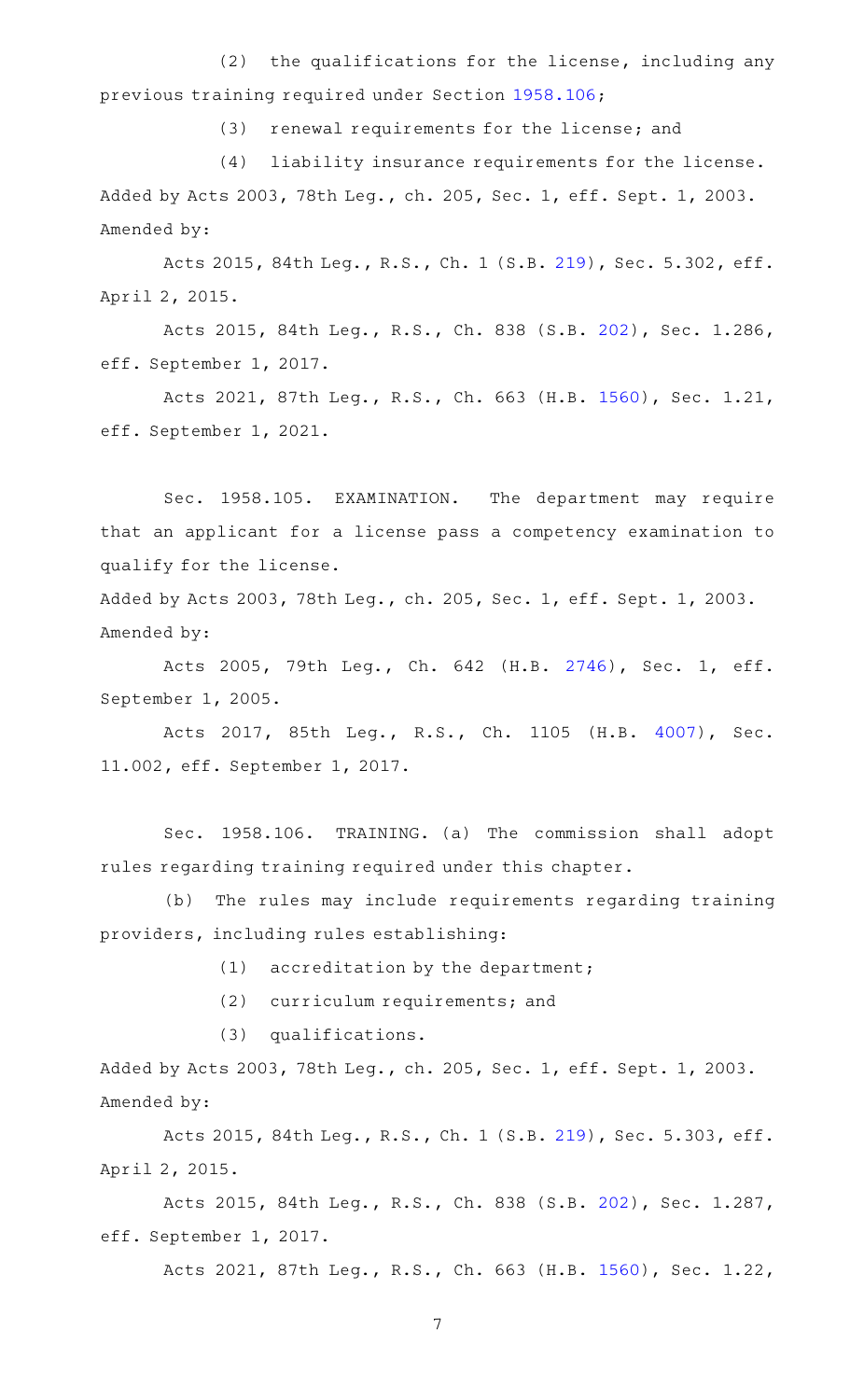## SUBCHAPTER D. PRACTICE BY LICENSE HOLDER

Sec. 1958.151. SCOPE OF WORK ANALYSIS. (a) A license holder who intends to perform mold assessment on a mold remediation project shall prepare a work analysis for the project. The license holder shall provide the analysis to the client before the mold remediation begins.

 $(b)$  The work analysis must specify:

(1) the rooms or areas where the work will be performed;

(2) the quantities of materials to be removed or cleaned at the project;

(3) the proposed methods for each type of remediation in each type of area in the project; and

(4) the proposed clearance criteria for each type of remediation in each type of area in the project.

Added by Acts 2003, 78th Leg., ch. 205, Sec. 1, eff. Sept. 1, 2003.

Sec. 1958.152. REMEDIATION WORK PLAN. (a) A license holder who intends to perform mold remediation shall prepare a work plan providing instructions for the remediation efforts to be performed for the mold remediation project. The license holder shall provide the work plan to the client before the mold remediation begins.

(b) The license holder shall maintain a copy of the work plan at the job site where the remediation is being performed. Added by Acts 2003, 78th Leg., ch. 205, Sec. 1, eff. Sept. 1, 2003.

Sec. 1958.153. NOTICE OF PROJECT. (a) Except as provided by Subsection (b), not later than the fifth day before the date on which a license holder starts mold remediation at a property, the license holder shall notify the department in a manner prescribed by the department about the project.

 $(b)$  In an emergency, notice to the department under Subsection (a) must be made not later than the next business day after the license holder identifies the emergency. For purposes of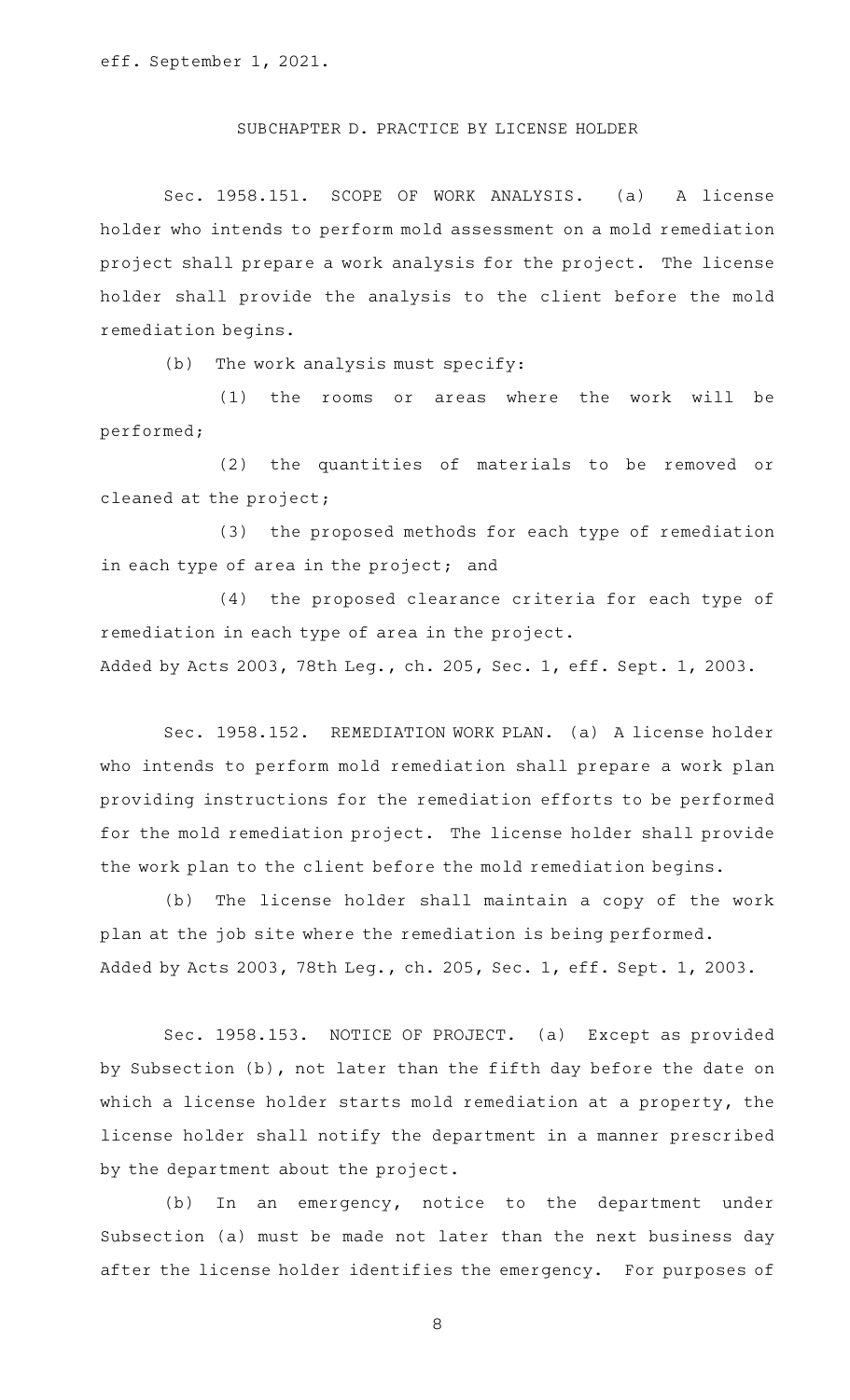this subsection, an emergency exists if a delay in mold remediation services in response to a water damage occurrence would increase mold contamination.

(c) The commission shall adopt rules to implement this section, including rules describing the information that must be provided in the notice.

(d) The department shall develop a mechanism by which a license holder may notify the department of an emergency as required by Subsection (b).

Added by Acts 2003, 78th Leg., ch. 205, Sec. 1, eff. Sept. 1, 2003. Amended by:

Acts 2015, 84th Leg., R.S., Ch. 1 (S.B. [219](http://www.legis.state.tx.us/tlodocs/84R/billtext/html/SB00219F.HTM)), Sec. 5.305, eff. April 2, 2015.

Acts 2015, 84th Leg., R.S., Ch. 838 (S.B. [202](http://www.legis.state.tx.us/tlodocs/84R/billtext/html/SB00202F.HTM)), Sec. 1.288, eff. September 1, 2017.

Acts 2017, 85th Leg., R.S., Ch. 1105 (H.B. [4007\)](http://www.legis.state.tx.us/tlodocs/85R/billtext/html/HB04007F.HTM), Sec. 11.003, eff. September 1, 2017.

Sec. 1958.154. CERTIFICATE OF MOLD REMEDIATION; DUTY OF PROPERTY OWNER. (a) Not later than the 10th day after the date on which a license holder completes mold remediation at a property, the license holder shall provide a certificate of mold remediation to the property owner. The certificate must include a statement by a mold assessment license holder that, based on visual, procedural, and analytical evaluation, the mold contamination identified for the project has been remediated as outlined in the mold management plan or remediation protocol. If the mold assessment license holder determines that the underlying cause of the mold has been remediated so that it is reasonably certain that the mold will not return from that remediated cause, the mold assessment license holder shall indicate on the certificate that the underlying cause of the mold has been remediated.

(b) If a property owner sells property, the property owner shall provide to the buyer a copy of each certificate issued for the property under this section during the five years preceding the date the property owner sells the property.

(c) The commission shall adopt rules to implement this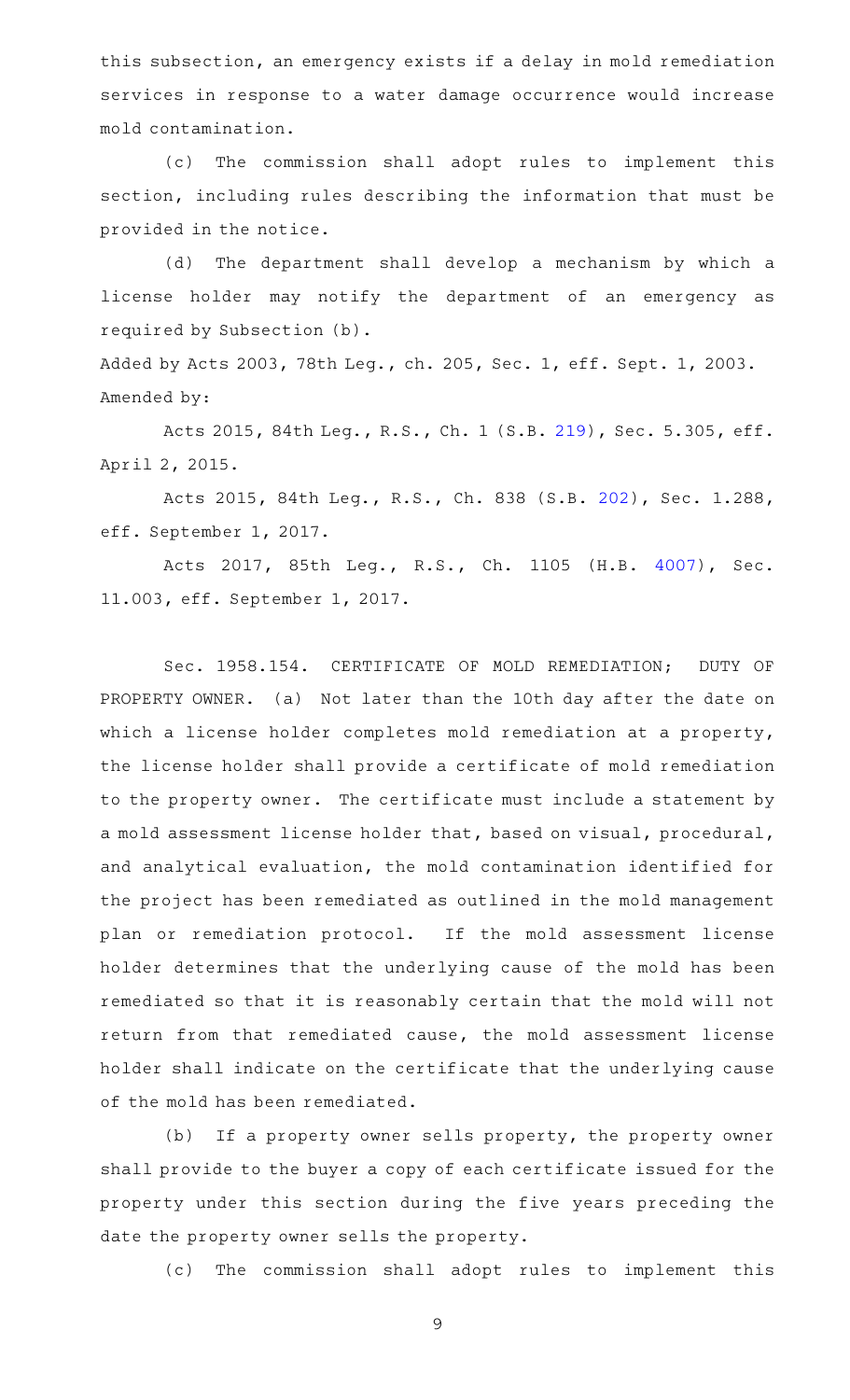section, other than rules described by Subsection (d).

(d) The commissioner of insurance shall adopt rules describing the information that must be provided in the certificate of mold remediation. In adopting the rules, the commissioner shall design the certificate as necessary to comply with any requirements imposed under Subchapter [G,](http://www.statutes.legis.state.tx.us/GetStatute.aspx?Code=IN&Value=544.301) Chapter [544,](http://www.statutes.legis.state.tx.us/GetStatute.aspx?Code=IN&Value=544) Insurance Code. Added by Acts 2003, 78th Leg., ch. 205, Sec. 1, eff. Sept. 1, 2003.

Amended by:

Acts 2005, 79th Leg., Ch. 149 (H.B. [1328](http://www.legis.state.tx.us/tlodocs/79R/billtext/html/HB01328F.HTM)), Sec. 2, eff. May 24, 2005.

Acts 2005, 79th Leg., Ch. 728 (H.B. [2018\)](http://www.legis.state.tx.us/tlodocs/79R/billtext/html/HB02018F.HTM), Sec. 11.153, eff. September 1, 2005.

Acts 2015, 84th Leg., R.S., Ch. 1 (S.B. [219](http://www.legis.state.tx.us/tlodocs/84R/billtext/html/SB00219F.HTM)), Sec. 5.306, eff. April 2, 2015.

Acts 2015, 84th Leg., R.S., Ch. 838 (S.B. [202](http://www.legis.state.tx.us/tlodocs/84R/billtext/html/SB00202F.HTM)), Sec. 1.289, eff. September 1, 2017.

Sec. 1958.155. CONFLICT OF INTEREST; DISCLOSURE REQUIRED. (a) A license holder may not perform both mold assessment and mold remediation on the same project.

(b) A person may not own an interest in both the entity that performs assessment services and an entity that performs remediation services on the same project.

(c)AAA license holder who is not an individual shall disclose to the department the name, address, and occupation of each person that has an ownership interest in the license holder. The license holder shall report any changes in ownership to the department. The commission shall adopt rules to implement this section, including rules regarding the form of the disclosure and the time required to make disclosures or to report a change in ownership.

(d) This section does not apply to a license holder employed by a school district working on a project for that school district. Added by Acts 2003, 78th Leg., ch. 205, Sec. 1, eff. Sept. 1, 2003. Amended by:

Acts 2005, 79th Leg., Ch. 126 (H.B. [74\)](http://www.legis.state.tx.us/tlodocs/79R/billtext/html/HB00074F.HTM), Sec. 1, eff. May 24, 2005.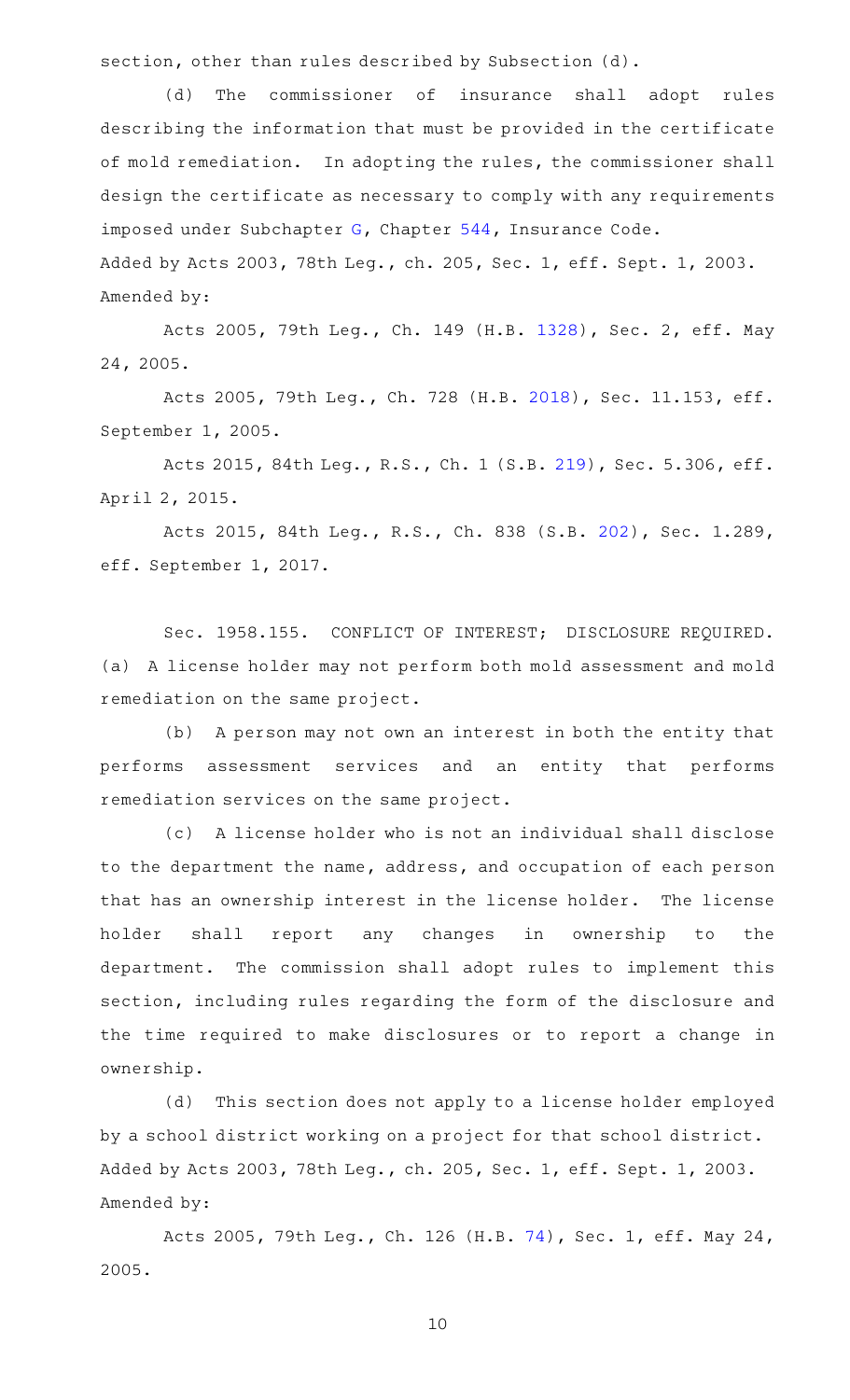Acts 2015, 84th Leg., R.S., Ch. 1 (S.B. [219](http://www.legis.state.tx.us/tlodocs/84R/billtext/html/SB00219F.HTM)), Sec. 5.307, eff. April 2, 2015.

Acts 2015, 84th Leg., R.S., Ch. 838 (S.B. [202](http://www.legis.state.tx.us/tlodocs/84R/billtext/html/SB00202F.HTM)), Sec. 1.290, eff. September 1, 2017.

Sec. 1958.156. RECORD REQUIREMENTS; DUTIES OF MOLD REMEDIATORS. (a) A mold remediator shall maintain a record regarding each mold remediation performed for at least three years after the date of completion of the mold remediation on a property.

(b) The mold remediator shall make the record available for inspection by the department or any law enforcement entity.

 $(c)$  The record must contain:

(1) photographs of the scene of the mold remediation taken before and after the remediation;

(2) the written contract between the mold remediator or any other party regarding the mold remediation;

(3) all invoices issued regarding the mold remediation; and

 $(4)$  any other material required by the department.

(d) Not later than the 10th day after the date of completion of a mold remediation, the mold remediator license holder shall provide the property owner with copies of all photographs required by this section.

Added by Acts 2003, 78th Leg., ch. 205, Sec. 1, eff. Sept. 1, 2003. Amended by:

Acts 2017, 85th Leg., R.S., Ch. 1105 (H.B. [4007\)](http://www.legis.state.tx.us/tlodocs/85R/billtext/html/HB04007F.HTM), Sec. 11.004, eff. September 1, 2017.

Sec. 1958.157. OFFICE LOCATION. A license holder shall maintain an office in this state.

Added by Acts 2003, 78th Leg., ch. 205, Sec. 1, eff. Sept. 1, 2003.

Sec. 1958.158. SERVICE OF PROCESS ON LICENSE HOLDER. The department may serve any notice that law requires the department to serve on a license holder by:

(1) personal service on the license holder;

(2) certified mail, return receipt requested, to the